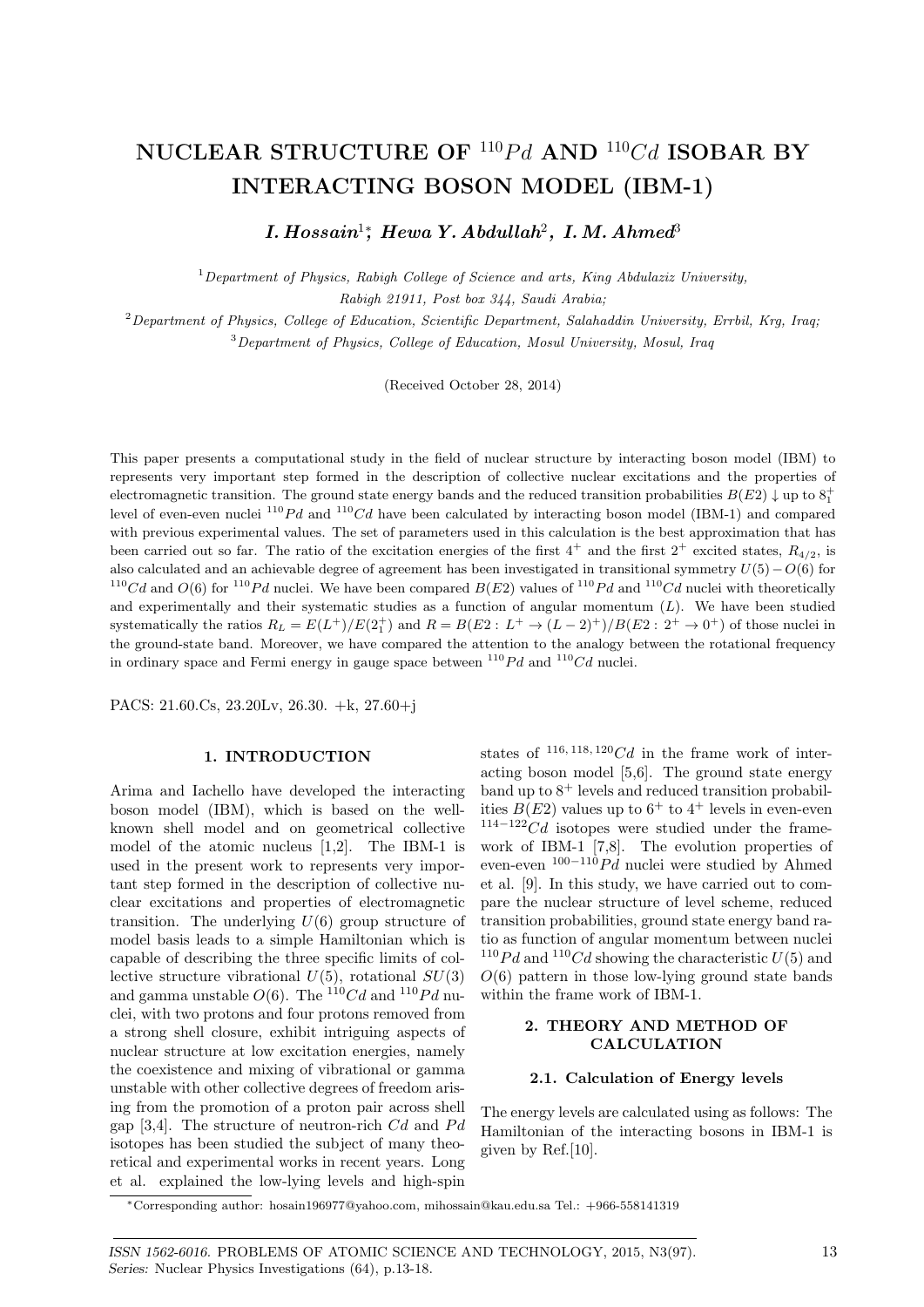$$
H = \sum_{j=1}^{N} \varepsilon_j + \sum_{i < j}^{N} V_{i,j} \,. \tag{1}
$$

Whereas  $\varepsilon$  is the intrinsic boson energy and  $V_{ij}$  is the interaction between bosons *i* and *j*. The multi-pole form of the IBM-1 the Hamiltonian is given by Ref.10

$$
H = \varepsilon n_d + a_0 PP + a_1 LL + a_2 QQ + a_3 T_3 T_3 + a_4 T_4 T_4.
$$
\n(2)

The *n<sup>d</sup>* operator gives the number of d boson, *p* is the pairing operator for the *S* and d bosons, *L* is the angular momentum operator, *Q* is the quadrupole operator,  $T_3$  and  $T_4$  are the octupole and hexadecapole operators, respectively. Moreover  $a_0$ ,  $a_1$ ,  $a_2$ , and  $a_4$ are strength of pairing, angular momentum and multipole teams. The Hamiltonian as given in Eq.(2) tends to reduces to three limits, the vibration  $U(5)$ , *γ*-soft *O*(6) and the rotational *SU*(3) nuclei [11]. In *U*(5) limit, the effective parameter is  $\varepsilon$ , in the *γ*-soft limit,  $O(6)$ , the effective parameter is the pairing  $a_0$ , and in the *SU*(3) limit, the effective parameter is the quadrupole  $a_2$ . The eigenvalues for the three limits are given as follows [1,12]:

$$
U(5): E(n_d, \nu, L) = \varepsilon n_d + K_1 n_d (n_d + 4) + K_4 \nu (\nu + 3) + K_5 L(L + 1).
$$
 (3)

$$
O(6): E(\sigma, \tau, L) = K_3[N(N+4) - \sigma(\sigma + 4)] + K_4 \tau(\tau + 3) + K_5 L(L+1). \tag{4}
$$

$$
SU(3): E(\lambda, \mu, L) = K_2[\lambda^2 + \mu^2 + 3(\lambda + \mu) + \lambda \mu] + K_5 L(L+1).
$$
 (5)

 $K_1$ ,  $K_2$ ,  $K_3$ ,  $K_4$  and  $K_5$  are other forms of strength parameters. Many nuclei have a transition property between two or three of the above limits and their eigenvalues for the yrast-line are given by [12]:

$$
U(5) - O(6): E(n_d, \tau, L) = \varepsilon n_d + K_1 n_d(n_d + 4) + K_4 \tau(\tau + 3) + K_5 L(L + 1), \qquad (6)
$$

$$
U(5) - SU(3): E(\varepsilon, \lambda, L) = \varepsilon n_d + K_2[\lambda^2 + 3(\lambda + \mu)] + K_5L(L+1),
$$
 (7)

$$
O(6) - SU(3): E(\tau, \lambda, L) = K_2[\lambda^2 + 3(\lambda + \mu)] + K_4 \tau(\tau + 3) + K_5 L(L+1).
$$
 (8)

#### **2.2. Reduced transition probabilities** *B*(*E*2)

The reduced transition probabilities using interaction boson model (IBM-1) [12] is given by equation (9).

$$
B(E2; J+2 \to J) \downarrow = \alpha_2^2 \frac{1}{4} (J+2)(2N-J). \quad (9)
$$

Where *J* is the state that the nucleus translates to it and *B* is the boson number, which is equal half the number of valence nucleons (proton and neutrons). The low-lying levels of even-even nuclei  $(J_i = 2, 4, 6, 8, \ldots)$  usually decay by  $E2$  transition to the lower-lying yrast level with  $J_f = J_i - 2$ . From the given experimental value of the transition  $(2 \rightarrow 0)$ , one can calculate the value the parameter  $\alpha_2^2$  for each isotopes and use this value to calculate the transition  $(8^+ \to 6^+).$ 

#### **2.3.** *P***-factor**

The *P*-factor is calculated according to Eq. (10).

$$
P = \frac{N_n N_p}{N_n + N_p},\tag{10}
$$

where  $N_n$  and  $N_p$  are the numbers of valence protons and neutrons, respectively,  $N_n N_p$  represents the number of  $p − n$  interactions and  $N_n + N_p$  is the number of pairing interactions.

## **2.4.** Moment of inertia  $(\vartheta)$  and gamma **energy** *E<sup>γ</sup>*

The relation between the moment of inertia  $(\vartheta)$  and gamma energy  $E_\gamma$  is given by [9]:

$$
\frac{2\vartheta}{\hbar^2} = \frac{4I - 2}{E(I) - E(I - 2)} = \frac{4I - 2}{E_\gamma}.
$$
 (11)

And the relation between  $E_\gamma$  and  $\hbar\omega$  is given by [9,10]:

$$
\hbar\omega = \frac{E(I) - E(I - 2)}{\sqrt{I(I + 1)} - \sqrt{(I - 2)(I - 1)}} =
$$
\n
$$
\frac{E_{\gamma}}{\sqrt{I(I + 1)} - \sqrt{(I - 2)(I - 1)}}.
$$
\n(12)

#### **2.5. Fermi energy (Gauge space)**

The Fermi energies are calculated from the following relation [13]:

$$
\lambda(N,I) = \frac{1}{2} [E_x(N+1, I) - E_x(N-1, I) - S_{2n}^{N+1}],
$$
\n(13)

where  $N$  is the neutron number between the two even isotopes which are compared and  $S_{2n}^{N+1}$  is the separation energy.

$$
S_{2n}^{N+1} = E_B(Z, N) - E_B(Z, N-2). \tag{14}
$$

## **3. RESULTS AND DISCUSSION**

#### **3.1. Boson numbers (***N***)**

A simple correlation exists between the nuclei showing identical spectra and their valence neutron proton  $(N_p)$ , neutron number  $(N_p)$ . The identical of such a correlation scheme provided the clue to understand the identical band phenomena. It was natural to assume that the nuclei with equal total boson number  $N_b = N_p + N_n$  should have the same deformation and identical spectra. The number of valance proton  $N_p$  and neutron  $N_p$  has a total  $N = (N_p + N_n)/2 = n_\pi + n_\nu$  bosons The boson numbers of  $^{110}Pd$  and  $^{110}Cd$  nuclei are 9 and 7 respectively.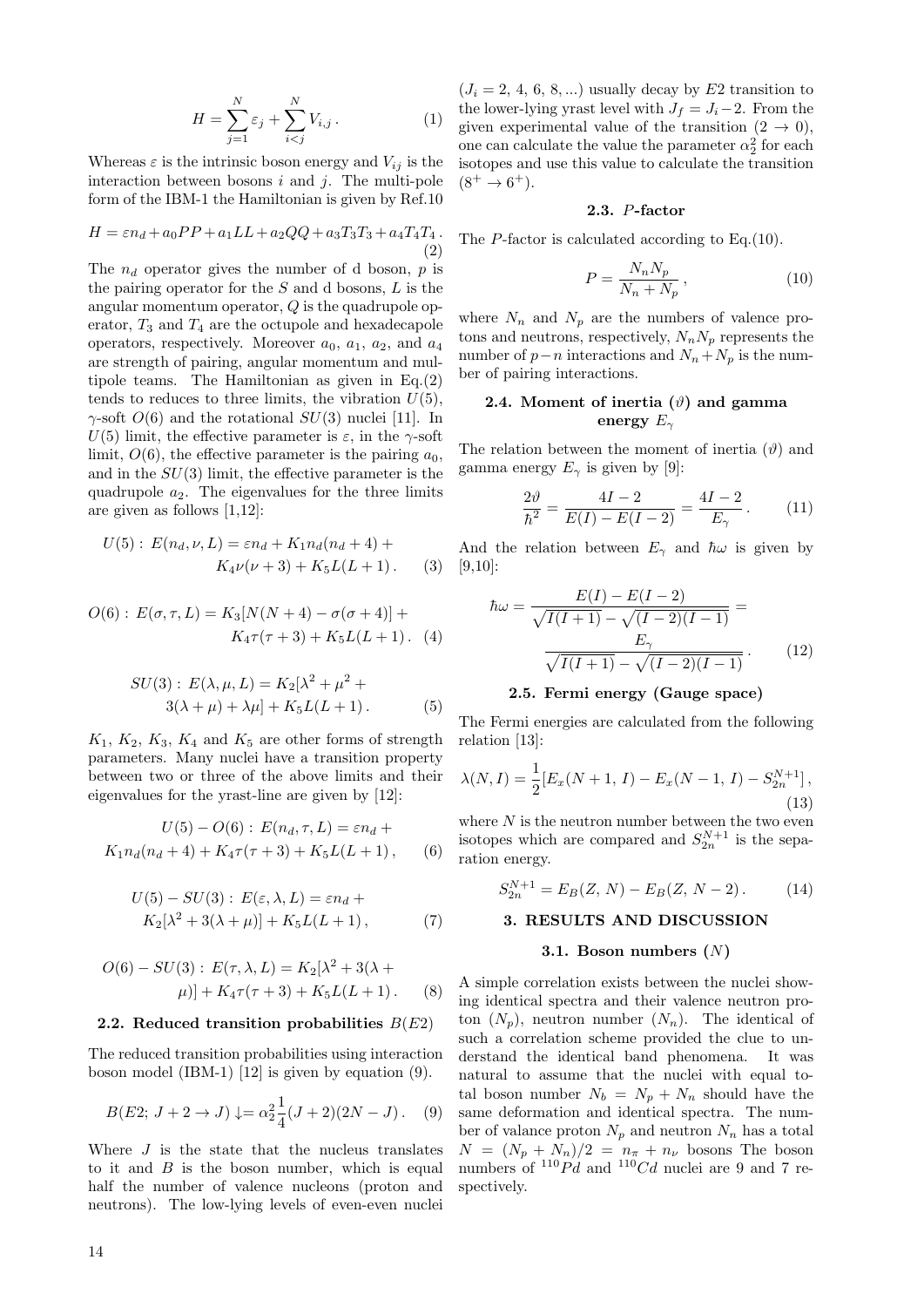#### **3.2.** *P***-factor**

The pairing interaction between like nucleons drives the nucleons towards a spherical shape. It forms the  $J = 0^+$  coupling of pairs of identical nucleons that have spherical symmetric wave functions. Deformation and collectivity, on the other hand, arise from configuration mixing which corresponds to a nonuniform distribution of magnetic sub-state occupation and hence, of non-spherical shapes. Configuration mixing itself is largely driven by the valence *p−n* interaction. Hence it is a pairing  $p - n$  competition that tends to drive the structural evolution of nuclei. This idea was used to estimate the locus of collectivity in nuclei. One accepts significant collectivity and the onset of deformation when the *P*-factor given according to Eq. (10) and values were found 1*.*71 in  $110Cd$  and 3.11 in  $110Pd$  nuclei.

## **3.3. The** *R*4*/*<sup>2</sup> **classification and ground-state bands**

In the collective dynamics of energies of the even-even nuclei were grouped into classes, within each class the ratio:

$$
R_{4/2} = \frac{E(4_1^+)}{E(2_1^+)}
$$

of excitation energies of the first  $4^+$  and the first  $2^+$ excited states. As pointed out by other similar ratios were characteristics of different collective motions of the nucleus.  $R_{4/2}$  has a limit value of 2 for vibrational nuclei  $U(5)$ , 2.5 for  $\gamma$ -unstable nuclei  $O(6)$  and finally 3*.*33 for rotational nuclei *SU*(3). The suitable parameters for each nucleus at the evolving states are determined using Eq.3 and 4. Table 1 shows the values of these parameters that have been used to calculate the energy of the yrast-line states for the 110Pd and <sup>110</sup>Cd nuclei. The experimental  $E(4_1^+)/E(2_1^+)$ for  $110Pd$  and  $110Cd$  Cadmium are 2.46 and 2.34 respectively. Fig.1 shows  $E(4_1^+)/E(2_1^+)$  values of  $U(5)$ , *O*(6) and *SU*(3) limit and experimental values of 110Pd and  $1^{10}Cd$  nuclei. It is clear that  $1^{10}Pd$  and <sup>110</sup>Cd nuclei are transitional  $U(5) - O(6)$  symmetry, but  $110Pd$  is very are close to  $O(6)$  symmetry.

*Table 1. Parameters in (keV ) for even-even* <sup>110</sup>*P d and* <sup>110</sup>*Cd nuclei*

| Nucl. $N$              | $\epsilon$ | $K_1$    | $K_2$ | $K_4$              | $K_5$             |
|------------------------|------------|----------|-------|--------------------|-------------------|
| $^{110}Pd \over 110Cd$ | 878.79     | $-46.67$ |       | 113.78<br>$-22.63$ | $-13.55$<br>14.79 |

In Fig.2 we present the energies of the yrast sequences of ground state band as a function of angular momentum  $(L)$  using IBM-1 in <sup>110</sup>Pd and <sup>110</sup>Cd nuclei and compared them with previous experimental values [15]. It is shown that theoretical value using IBM-1

in  $110Pd$  and  $110Cd$  are nicely reproduced to experimental values. The set of parameters used in this calculation is the best approximation that has been carried out so far. The excitation levels of ground state band in  $110Cd$  are greater than those of  $110Pd$ .



*Fig.1.*  $E(4_1^+)/E(2_1^+)$  *in experimental values,*  $U(5)$ *,*  $O(6)$  *and*  $SU(3)$  *limit of*  $^{110}Pd$  *and*  $^{110}Cd$  *nuclei* 



*Fig.2. Ground-state excitation levels as a function of angular momentum for* <sup>110</sup>*P d and* <sup>110</sup>*Cd nuclei*

## **3.4.** Nuclear collectivity  $R_L = E(L^+)/E(2_1^+)$  of  $110Pd$  and  $110Cd$

To measure nuclear collectivity, Fig.3 give the comparisons of the ratios  $R_L = E(L^+)/E(2_1^+)$  as a function of angular momentum (*L*) in the ground-state band for  $^{110}Cd$  and  $^{110}Pd$  nuclei. The  $E(L^+)$  indicate ground state energy level at angular momentum  $L = 2, 4, 6,$  and 8. The normalizations were taken to the energy of their respective  $2^+_1$  levels. In Fig.3 it is shown that  $R_L$  values up to  $4^+$  levels are overlaps to each other in  $^{110}Pd$  and  $^{110}Cd$  nuclei and then diverse to the high spin states. We find that  $R_L$  values of <sup>110</sup>Pd are larger than those of <sup>110</sup>Cd after angular momentum  $L = 4$  and IBM-1 model show better agreement in  $^{110}Pd$  nucleus than  $^{110}Cd$ nucleus. The  $R_L$  values for <sup>110</sup>Pd by IBM-1 and experimental results remain same up to spin 8. However, we find that the difference  $R_L$  between the calculation by IBM-1 and experimental results were consistently increases after  $4^+$  level and the  $R_L$  values were consistently smaller in the IBM calculations than those in experimental results  $[14,15]$  in  $110Cd$ .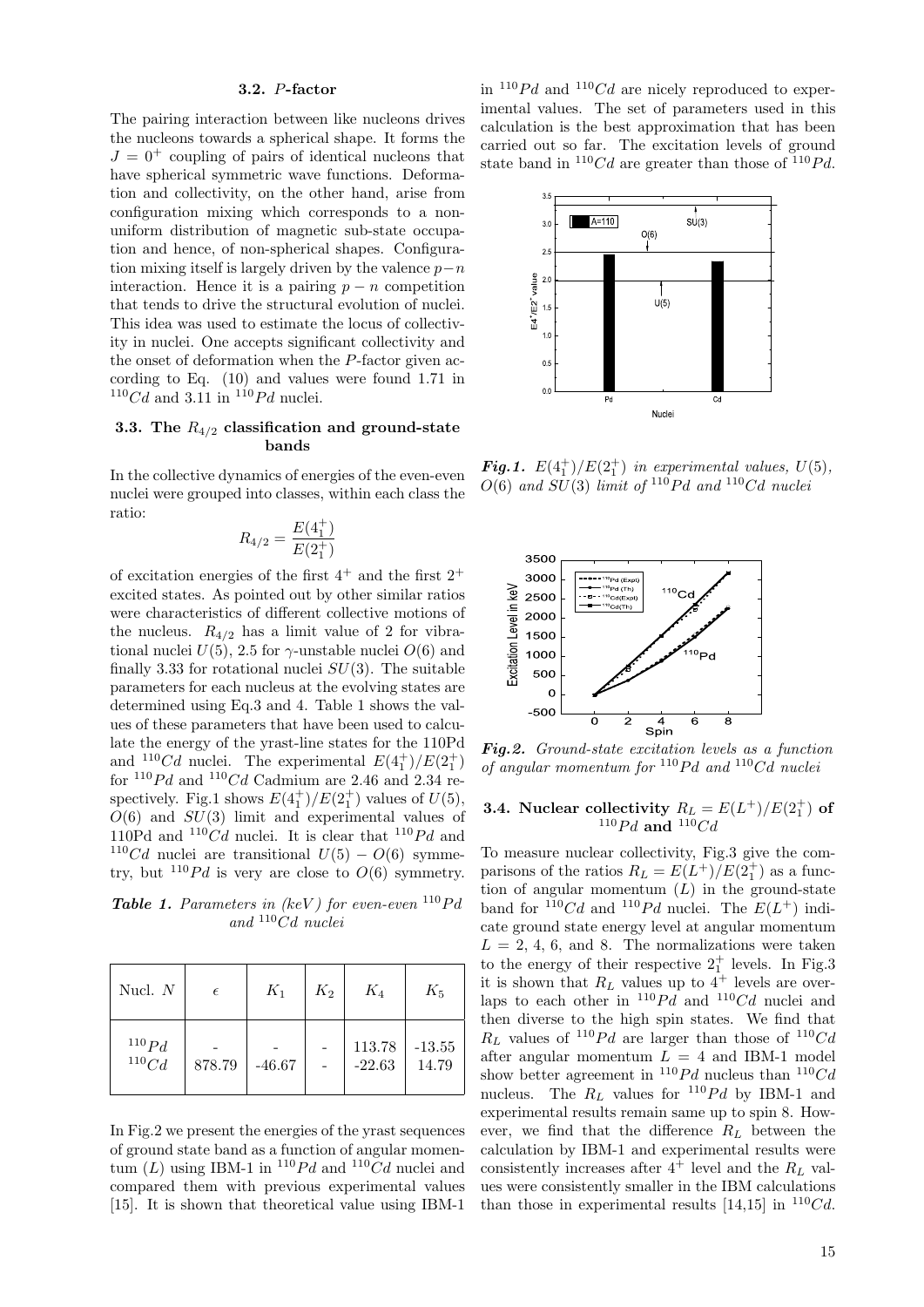

*Fig.3. The yrast sequences of ground state band*  $of$   $R_L$  =  $E(L^+)/E(2_1^+)$  *as a function of angular momentum (normalized to the energy of their*  $r$ *espective*  $2^+_1$  *levels)* in <sup>110</sup>*Pd* and <sup>110</sup>*Cd nuclei* 

Therefore ground-state band by IBM-1 calculation show better agreement in  $110Pd$  nucleus comparison to <sup>110</sup>*Cd* nucleus.

#### **3.5. Reduced transition probabilities** *B*(*E*2)

In the principle, the value of the effective charge  $\alpha_2$  of the IBM-1 was determined by normalizing to the experimental data  $B(E2; 2_1^+ \rightarrow 0_1^+)$  of each isotope by using Eq. $(1)$ . From the given experimental value of the transitions  $2 \rightarrow 0$ , we have calculated the parameter  $\alpha_2^2$  for both <sup>110</sup>*Pd* and <sup>110</sup>*Cd* nuclei. The parameter  $\alpha_2^2$  is useful in order to calculate the transitions strength  $(4^+ \rightarrow 2^+), (6^+ \rightarrow 4^+)$  and  $(8^+ \rightarrow 6^+).$  The  $B(E2)$  values were presented in Table 2, where the previous experimental results [14,15] are compared with the present calculations.

*Table 2. Reduced transition probability*  $B(E2) \downarrow in$  <sup>110</sup>*Pd* and <sup>110</sup>*Cd isobars* 

| Nuclei     | Boson $\sharp$ | Transition<br>level                                                                                         | $B(E2)_{Ref[14,15]}$<br>W.U. | $e^2b^2$                           | $B(E2)_{IBM-1}$<br>$e^2h^2$      |
|------------|----------------|-------------------------------------------------------------------------------------------------------------|------------------------------|------------------------------------|----------------------------------|
| $^{110}Pd$ | 9              | $2^+ \to 0^+$<br>$4^+ \to 2^+$<br>$\begin{array}{c} 6^+ \rightarrow 4^+ \\ 8^+ \rightarrow 6^+ \end{array}$ | 55.5(9)<br>90(7)<br>108(11)  | 0.171(2)<br>0.277(21)<br>0.333(34) | 0.171<br>0.305<br>0.400<br>0.457 |
| 110Cd      | 7              | $2^+ \to 0^+$<br>$4^+ \to 2^+$<br>$6^+ \rightarrow 4^+$<br>$8^+ \rightarrow 6^+$                            | 27.4(3)                      | 0.084(9)                           | 0.084<br>0.145<br>0.182<br>0.194 |



*Fig.4. Reduced transition probabilities*  $B(E2 : 2^+ \rightarrow 0^+, 4^+ \rightarrow 2^+, 6$  $^+$   $\rightarrow$  4<sup>+</sup> and  $8^+ \rightarrow 6^+$ ) *of*  $^{110}Pd$  *and*  $^{110}Cd$  *nuclei* 

The theoretical and experimental results of *B*(*E*2) values were plotted as a function of transition levels are shown in Fig.4 and it is observed that they are good agreement within experimental error. The values of reduced transitional probabilities are greater in  $110Pd$  than those of  $110Cd$  nucleus. It indicates that the equivalent effective charge in  $^{110}Pd$  is larger than that of  $110Cd$  nucleus. The even-even nuclei  $110Cd$  and  $110Pd$  were nicely reproduced by the experimental results and their fits are satisfactory. In Fig.5 we Compare the ratio  $R = B(E2 : L^+ \rightarrow$ (*<sup>L</sup> <sup>−</sup>* 2)<sup>+</sup>)*/B*(*E*2 : 2<sup>+</sup> *<sup>→</sup>* <sup>0</sup> <sup>+</sup>) of IBM-1 and previous experimental values in the ground state bands (normalized to the  $B(E2 : 2^+ \rightarrow 0^+)$  as a function of angular momentum *L*. It is shown that the results of R values are increased with increasing of high spin states. We have found calculated data overlap to experimental data in <sup>110</sup>*Cd* nucleus. The results of *R* values of  $110Pd$  nucleus are consistently smaller by experimental values than IBM-1 model. However, it is clear that the calculated results in the present work are the best agreement with previous results [14,15]. Actually, in IBM-1 the proton and neutron bosons are not distinguishable as long as valence protons and neutrons are both hole-like or both particle-like [2]. The large  $B(E2)$  values in <sup>110</sup>Pd were the main indicator of gamma soft characters and <sup>110</sup>*Cd* nuclei indicate the vibration to gamma soft character.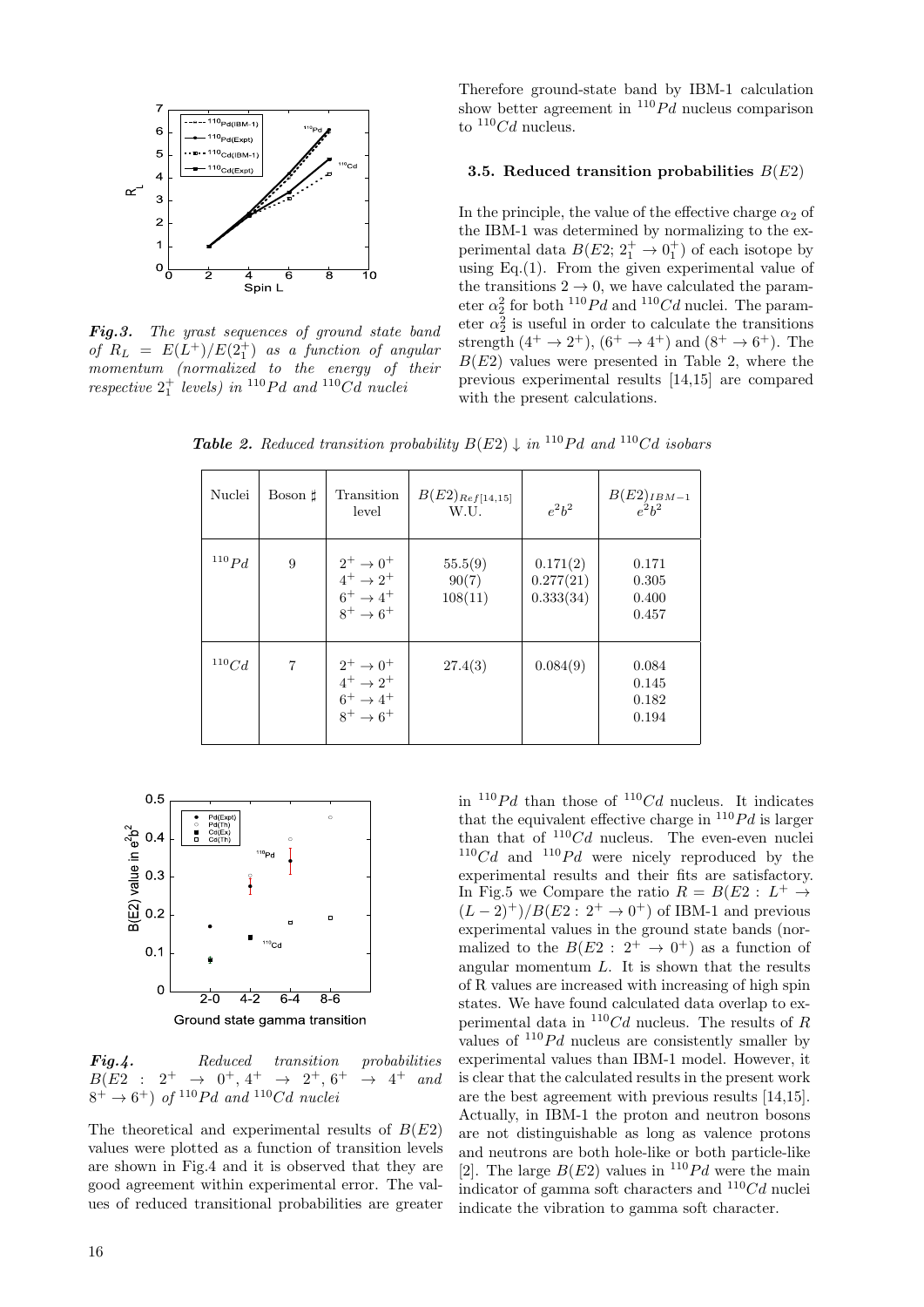

*Fig.5. R values* of  $^{110}Pd$  *and*  $^{110}Cd$  *nuclei using IBM-1 and experiment [14,15]. The ratio*  $R = B(E2 : L^+ \rightarrow (L-2)^+) / B(E2 : 2^+ \rightarrow 0^+)$ *in the ground state bands (normalized to the*  $B(E2: 2^+ \rightarrow 0^+))$  *in* <sup>110</sup>*Pd and* <sup>110</sup>*Cd nuclei* 

## **3.6.** Moment of inertia of  $^{110}Pd$  and  $^{110}Cd$ **nuclei**

The moment of inertia  $2\vartheta/\hbar^2$  and rotational frequency  $\hbar\omega$  have been calculated from Eq.(11) and (12) respectively. The ground state bands up to 14 units of angular momentum are investigated for moment of inertia in  $^{110}Pd$  and  $^{110}Cd$  nuclei. The moments of inertia as a function of square of rotational energy in  $110Pd$  and  $110Cd$  nuclei are plotted in Fig.6. In the lowest order according to variable moment of inertia (VMI) model this should give a straight line in the plot of inertia  $2\vartheta/\hbar^2$  as a function of  $\omega^2$ . It is shown that the value of moment of inertia are greater in  $^{110}Pd$  nucleus than  $^{110}Cd$  in the lowest order of angular momentum and back-bending phenomena appear clearly after angular momentum  $L = 10$  and  $L = 8$  in  $^{110}Pd$  and  $^{110}Cd$  respectively.



*Fig.6. Collective moment of inertia vs. square of rotational energy in 110Pd and 110Cd nuclei*

### **3.7.** Fermi energies of  $^{110}Pd$  and  $^{110}Cd$

The Fermi energies  $\lambda(N, I)$  were calculated from equation (13). The comparisons of Fermi energies of  $110Pd$  and  $110Cd$  nuclei in gauge space for different spin are presented in Fig.7. The Fermienergy at  $2^+$ ,  $4^+$ ,  $6^+$  and  $8^+$  levels of  $1^{10}Pd$  nucleus are *−*7*.*500*, −*7*.*418*, −*7*.*424 and *−*7*.*424 *keV* respectively. On the other hand the Fermi-energy at 2 <sup>+</sup>, 4<sup>+</sup> and 6<sup>+</sup> levels of <sup>110</sup>*Cd* are *<sup>−</sup>*8*.*451*, <sup>−</sup>*8*.*410, and *−*8*.*286 *keV* respectively. It is shown that Fermi energy as a function of spin for both nuclei is similar up to spin 4. The Fermi energy of  $110Pd$  nuclei remains constant up to spin 8.



*Fig.7.* Fermi energy vs spin of  $^{110}Pd$  and  $^{110}Cd$ *nuclei*

#### **4. CONCLUSIONS**

The nuclear structure of ground state band up to positive parity states  $8^+$  of even-even  $^{110}Pd$  and  $^{110}Cd$ have been investigated within the frame works of interacting boson model. It was found that the ground state energy band and electric quadrupole reduced transition probability by IBM-1 are in good agreement with the previous experimental results [14,15]. The even-even  $110Cd$  and  $110Pd$  nuclei are  $U(5)$  – *O*(6) and *O*(6) symmetry respectively. The yrast levels of ground state band are greater in <sup>110</sup>*Cd* than  $110Pd$  nuclei. The reduced transition probabilities  $B(E2: 2^+ \rightarrow 0^+, 4^+ \rightarrow 2^+, 6^+ \rightarrow 4^+ \text{ and } 8^+ \rightarrow 6^+)$ for  $110Pd$  are stronger than  $110Cd$  nucleus. Moreover, the investigation of the back bending phenomena in ordinary space for even-even  $^{110}Pd$  and  $^{110}Cd$  isobars were observed and compared with gauge space for the Fermi energies at different levels.

#### **ACKNOWLEDGEMENTS**

The authors are thanks to king Abdulaziz University.

## **References**

- 1. F. Iachello and A. Arima. *The interacting boson model*, Cambridge Univ. Press, Cambridge, England, 1987, p.32-36.
- 2. A. A. Ridha, E. Abdulrasaq, and A. Jabbar // *J. Thi-Qar Univ.* 2009, v.5(2), p.2.